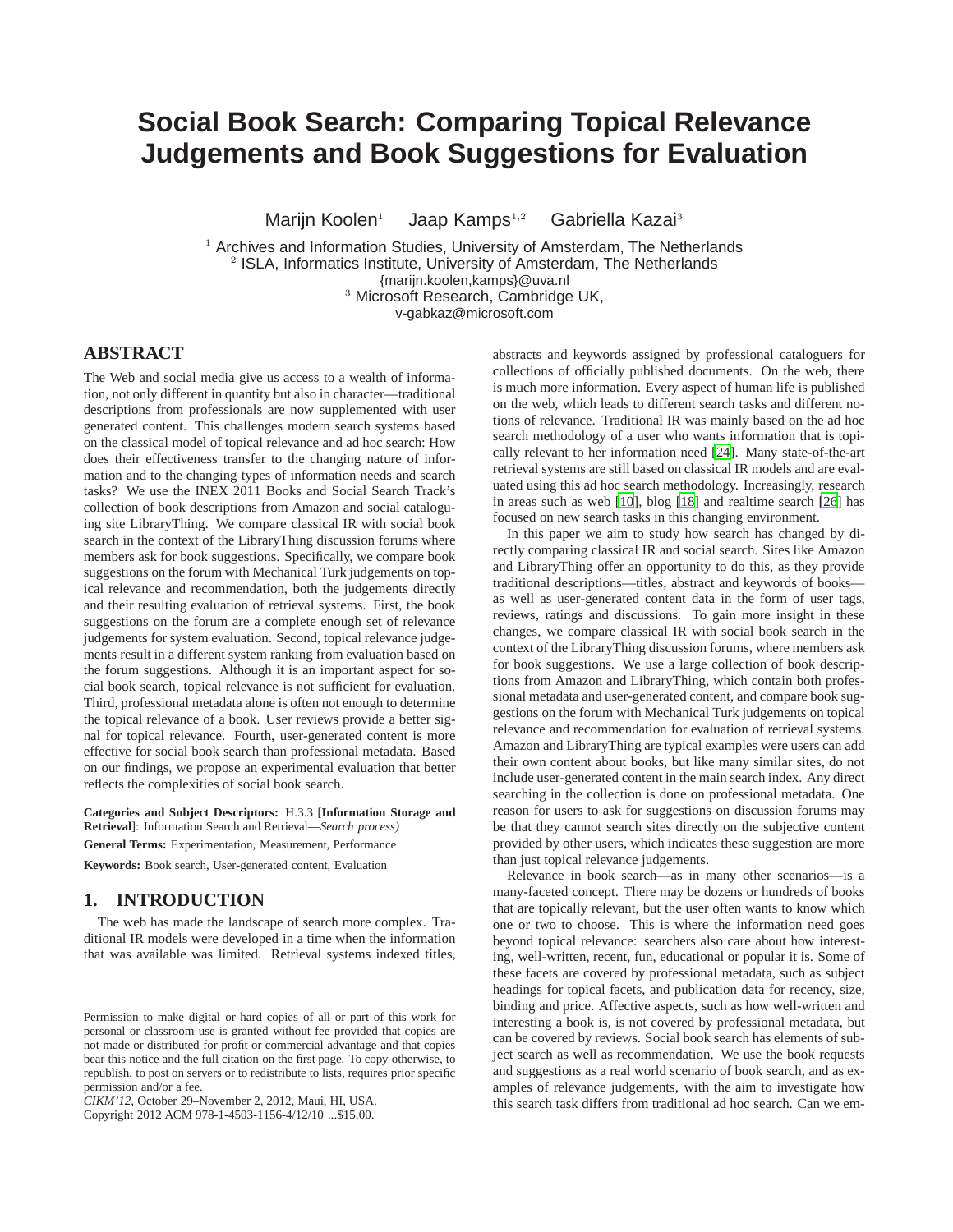ulate these scenarios with known-item search or traditional ad hoc retrieval based on topical relevance? We use Amazon Mechanical Turk to obtain judgements about the topical relevance of books as well as about recommendation. Our main research question is:

• How does social book search compare to traditional search tasks?

For this study, we set up the Social Search for Best Books (SB) task as part of the INEX 20[1](#page-1-0)1 Books and Social Search Track.<sup>1</sup> One of the goals of this track is to build test collections for this and other book search tasks. The book requests from the forum are used as information needs and the book suggestions as relevance judgements. These are real information needs and human suggestions. With these suggestions we avoid problems with pooling bias [\[5](#page-9-4)]. We hope to find out whether the suggestions really are the best books on the topic or just a sample of a much larger set of books that are just as good. The latter case would mean the list of suggested books is incomplete. We compare these suggestions with judgements of topical relevance and recommendation, which we obtained through Amazon Mechanical Turk<sup>[2](#page-1-1)</sup> (MTURK). Specifically, we address the following questions:

- Can we use book requests and suggestions from the Library-Thing forum as topics and relevance judgements for system evaluation?
- How is social book search related to known-item search, ad hoc search and recommendation?
- Do users prefer professional or user-generated content for judging topical relevance and for recommendation?

Professional metadata is evenly distributed—no single book is privileged. A book usually has only one classification number, and often no more than two or three subject headings. For user-generated content this is dramatically different. The amount of content added is related to how many users added content, which leads to a more skewed distribution. Popular books may have many more ratings, reviews and tags than less popular books. This leads to the following questions:

- How do standard IR models cope with user-generated content?
- How effective are professional and user-generated content for book suggestion?

The rest of this paper is organized as follows. We first discuss related work in Section [2.](#page-1-2) Next, we describe the search task and scenario in detail in Section [3,](#page-2-0) and then describe the document collection, information needs and the Mechanical Turk experiment in Section [4.](#page-3-0) We discuss the system-centered evaluation in Section [5,](#page-5-0) and the user-centered evaluation in Section [6.](#page-6-0) Finally, we draw conclusions in Section [7.](#page-8-0)

# <span id="page-1-2"></span>**2. RELATED WORK**

In this section, we discuss related work on novel search tasks, classical information retrieval based on controlled vocabularies, and crowdsourcing in IR.

## **2.1 Search Tasks**

At TREC, many of the evaluations still focus on the ad hoc search methodology where the aim is to find information that is topically relevant. Other evaluations have addressed that change in search task caused by a change in the information environment. There is information on the web of any level of subjectivity and quality. Research areas such as web search [\[10](#page-9-1)] and blog search [\[18\]](#page-9-2) have identified search tasks very different from traditional subject search in catalogues, where other aspects of relevance play a role. For web search aspects of popularity and authority [\[19](#page-9-5)] and diversity [\[6](#page-9-6)] are important, for blog and twitter search, aspects of subjectivity [\[18](#page-9-2)] and credibility [\[26\]](#page-9-3) play a role. [\[22](#page-9-7)] interviewed 194 book readers about their reading experiences and book selections. She found that readers welcome recommendations from known and "trusted" sources to reduce the number of candidates for selection and like to know what other readers have chosen. Reading a book is a substantial investment of time and energy, so searchers use a variety of clues to choose one or a few books from among a much longer list. This is supported by [\[21\]](#page-9-8), who identified 46 factors that influenced children's assessment of relevance when selecting books along dimensions such as content, accessibility, engagement and familiarity.

## **2.2 Controlled Vocabularies and Retrieval**

The Cranfield tests for evaluating information retrieval systems [\[7](#page-9-9)] showed that indexing based on natural language terms from documents was at least as effective for retrieval as formal indexing schemes with controlled languages. However, controlled vocabularies still hold the potential to improve completeness and accuracy of search results by providing consistent and rigorous index terms and ways to deal with synonymy and homonymy [\[14](#page-9-10), [23\]](#page-9-11). One of the problems with traditional metadata based on controlled vocabularies and classification schemes is that it is difficult for both indexers and searchers to use properly. On top of that, searchers and indexers might use different terms because they have different perspectives. Buckland [\[4\]](#page-9-12) describes the differences between vocabularies of authors, cataloguers, searchers, queries as well as the vocabulary of syndetic structure. With all these vocabularies used in a single process, there is the possibility of mismatch. Users of library catalogues use keyword search, which often does not match the appropriate subject headings [\[2,](#page-9-13) p.7]. People use the principle of least effort in information seeking behavior: they prefer information that is easy to find, even if they know it is of poor quality, over high quality information that is harder to find. [\[2](#page-9-13), p.4] One of the interesting aspects of user-generated metadata in this respect is that it has a smaller gap with the vocabulary of searchers [\[17](#page-9-14)].

Tags have also been compared to subject headings for book descriptions with the growing popularity of sites like Delicious, Flickr, and LibraryThing. Tags can be seen as personal descriptors for organizing information. Golder and Huberman [\[8\]](#page-9-15) distinguish between tags based on their organizing functions. What (or who) it is about, what it is, who owns it, refining categories, qualities or characteristics, self reference and task organizing. Lu et al. [\[16\]](#page-9-16) compared LibraryThing tags and LCSH. They find that social tags can improve accessibility to library collections. Yi and Chan [\[28\]](#page-9-17) explored the possibility of mapping user tags from folksonomies to Library of Congress subject headings (LCSH). They find that with word matching, they can link two-thirds of all tags to LC subject headings. In subsequent work [\[27\]](#page-9-18), they use semantic similarity between tags and subject headings to automatically apply subject headings to tagged resources.

Peters et al. [\[20](#page-9-19)] look at the retrieval effectiveness of tags taking into account the tag frequency. They found that the tags with the highest frequency are the most effective. Kazai and Milic-Frayling [\[12\]](#page-9-20) incorporate social approval votes based on external resources for searching in a large digitized book corpus. They evaluate their model with a set of queries from a book search transaction log and traditional topical relevance judgements by paid assessors. Their

<span id="page-1-1"></span><span id="page-1-0"></span><sup>1</sup><https://inex.mmci.uni-saarland.de/tracks/books/> <sup>2</sup><http://www.mturk.com>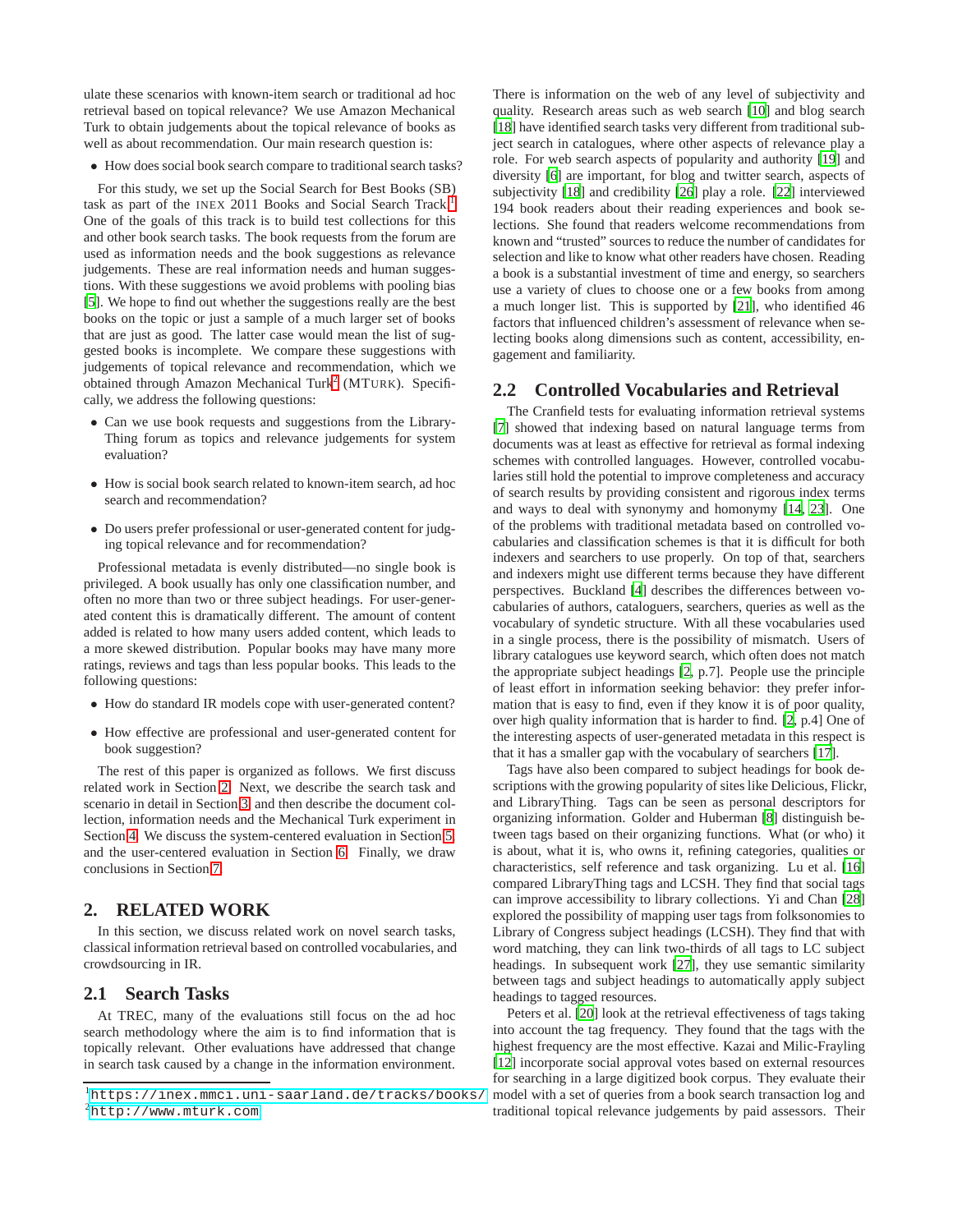results show that social approval votes can improve a BM25F baseline that indexes both full-text and MARC records.

## **2.3 Crowdsourcing Relevance Judgements**

There is a lot of recent research on using crowdsourcing for relevance assessment [\[1](#page-9-21), [9](#page-9-22)]. To make sure the quality of judgements is sufficient, numerous quality-control measures have been proposed [\[11,](#page-9-23) [13](#page-9-24), [15](#page-9-25)]. A minimal approval rate (how many of the previous tasks have been approved by the task owner), trap questions ("check this box if you did NOT read the instructions"), captcha's and flow-dependent questions (the next question depends on the answer to the previous question) are all effective quality-control mechanisms. Crowdsourced relevance judgements have been effectively used at INEX to evaluate book page retrieval tasks [\[13](#page-9-24)].

## <span id="page-2-0"></span>**3. SOCIAL SEARCH FOR BEST BOOKS**

In this section we detail the Social Search for Best Books (SB) task as run at INEX 2011, and the used collection.

#### **3.1 Social Book Search Task**

The goal of the SB task is to evaluate the relative value of controlled book metadata versus user-generated or social metadata for retrieving the most relevant books for search requests on online book discussion forums. Controlled metadata, such as the Library of Congress Classification and Subject Headings, is rigorously curated by experts in librarianship. On the other hand, user-generated content lacks vocabulary control by design. However, such metadata is contributed directly by the users and may better reflect the terminology of everyday searchers. Both types of metadata seem to have advantages and disadvantages. With this task we want to investigate the nature of book search in an environment where book descriptions are a mixture of both types of metadata, with the aim to develop systems that can deal with more complex information needs and data sources.

The scenario is that of a user turning to Amazon Books and LibraryThing to search for books they want to read, buy or add to their personal catalogue. Both services host large collaborative book catalogues that may be used to locate books of interest. On Library-Thing, users can catalogue the books they read, manually index them by assigning tags, and write reviews for others to read. Users can also post messages on a discussion forum asking for help in finding new, fun, interesting, or relevant books to read. The forums allow users to tap into the collective bibliographic knowledge of hundreds of thousands of book enthusiasts. On Amazon, users can read and write book reviews and browse to similar books based on links such as "customers who bought this book also bought... ". Neither service includes reviews or tags in the search index. Users have to browse through individual book descriptions to be able to search through the user-generated content.

The SB task assumes a user issues a request to a retrieval system, which returns a (ranked) list of book records as results. This request can be a list of keywords, a natural language statement. We assume the user inspects the results list starting from the top and works her way down until she has either satisfied her information need or gives up. The retrieval system is expected to order results by relevance to the user's information need. User requests can be complex mixtures of topical aspects ("I want a book about X"), genre aspects (fiction/non-fiction, poetry, reference), style aspects (objective/subjective, engaging, easy-to-read, funny), and other aspects such as comprehensiveness, recency, etc. The user context, i.e., their background knowledge and familiarity with specific books, adds further complexity. They might have found a number of books already, read some of them and discarded other options, and want to

#### <span id="page-2-2"></span>**Table 1: Statistics on the Amazon/LibraryThing collection**

| type              | min          | max | median | mean  | std. dev. |
|-------------------|--------------|-----|--------|-------|-----------|
| Professional      |              |     |        |       |           |
| Dewey             | $\theta$     | 1   | 1      | 0.61  | 0.49      |
| Subject           | $\mathbf{O}$ | 29  | 1      | 0.66  | 0.72      |
| <b>BrowseNode</b> | 0            | 213 | 18     | 19.84 | 10.21     |
| User-generated    |              |     |        |       |           |
| Tag               | 0            | 50  | 5      | 11.45 | 14.55     |
| Rating/Review     | $\theta$     | 100 | 0      | 5.05  | 14.98     |
| Automatic         |              |     |        |       |           |
| Similar product   | 0            | 15  |        | 2.37  | 2.40      |
|                   |              |     |        |       |           |

know what else is available. This aspect of user context was left out of the SB task in the first year but will be included in future years. Participants of the SB task are provided with a set of book search requests from the LibraryThing discussion forums and are asked to submit the results returned by their systems as ranked lists. We assume one of the reasons why readers turn to the discussion forums is that they can ask such complex questions that are hard to address with current search engines.

## **3.2 Professional and User Generated Book Information**

To study social book search, we need a large collection of book records that contains professional metadata and user generated content, for a set of books that is representative of what readers are searching for. We use the INEX Amazon/LibraryThing corpus [\[3](#page-9-26)].

The collection consists of 2.8 million book records from Amazon, extended with social metadata from LibraryThing, marked up in XML.<sup>[3](#page-2-1)</sup> This set contains books that are available through Amazon. These records contain title information as well as a Dewey Decimal Classification (DDC) code and category and subject information supplied by Amazon. Each book is identified by its ISBN. Since different editions of the same work have different ISBNs, there can be multiple records for a single intellectual work. Each book record is an XML file with fields like <isbn>, <title>, <author>, <publisher>, <dimensions>, <numberofpage> and <publicationdate>. Curated metadata comes in the form of a Dewey Decimal Classification in the <dewey> field, Amazon subject headings are stored in the <subject> field, and Amazon category labels can be found in the <br/>browseNode> fields. The social metadata from Amazon and LibraryThing is stored in the  $\langle tag \rangle$ ,  $\langle rating \rangle$ , and  $\langle$ review $>$  fields. The reviews and tags were cut-off after the first 50 reviews and 100 tags respectively during crawling.

How many of the book records have curated metadata? In the Amazon/LibraryThing data, there is a DDC code for 61% of the collection and 57% has at least one subject heading. The classification codes and subject headings together cover 78% of the collection. There is also a large hierarchical structure of categories called *browseNodes*, which is the category structure used by Amazon. All but 296 books in the collection have at least one browseNode category. Most records have just one Dewey code and one subject heading (Table [1\)](#page-2-2), while some records have no Dewey code or subject heading. Records never have more than one Dewey code (to determine the location of the physical book on the shelves), but can have multiple subject headings. The low standard deviation of the subject headings indicates that the distribution is flat. The BrowseNode distribution is more skewed, with a median (mean) of

<span id="page-2-1"></span> ${}^{3}$ Seehttps://inex.mmci.uni-saarland.de/data/nd-agreement for information on how to get access to this collection.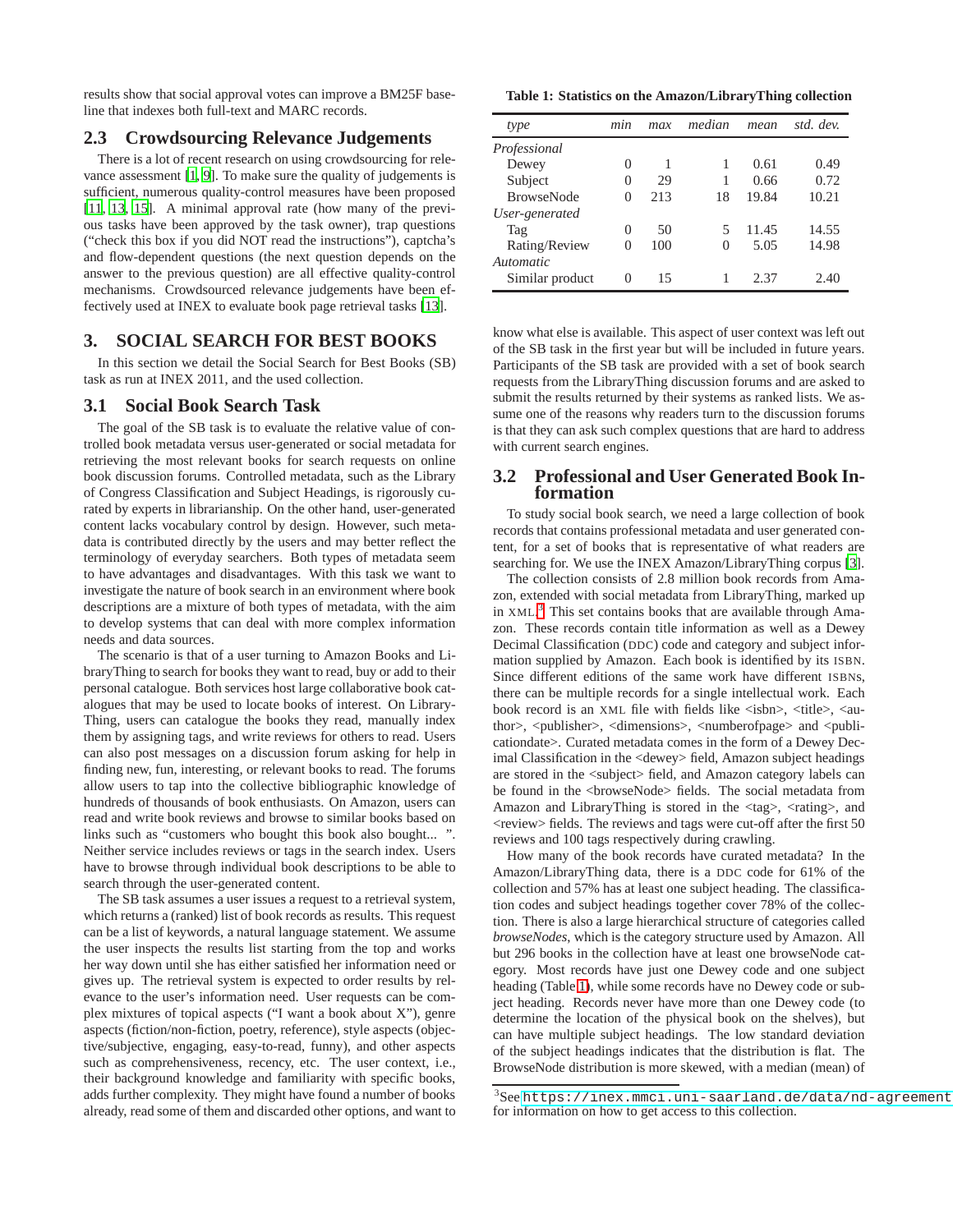18 (19.84) BrowseNode categories, but a minimum of 0 and a maximum 213. The median number of subject headings per book is 1. For the next edition of this task at INEX we extend the collection with records from the British Library and the Library of Congress, which may have more headings per book.

How many of the book records have user-generated metadata? Just over 82% of the collection has at least one LibraryThing tag, but less than half (47%) has at least one rating and review. The median (mean) number of tags per record is 5 (11.45) and the median (mean) number of ratings and reviews is 0 (5.05). The distribution of the amount of UGC is thus much more skewed than the distribution of the amount of professional metadata. This is due to a popularity effect. Multiple users can add content to a book description, and popular books will receive more tags and reviews than less popular books. This is an important difference between professional and user-generated content. UGC not only lacks vocabulary control, but also introduces an imbalance in the exhaustivity and redundancy of book descriptions. The impact of this imbalance is discussed in Sections [5](#page-5-0) and [6.](#page-6-0)

## <span id="page-3-0"></span>**4. SOCIAL BOOK RECOMMENDATIONS**

In this section we describe the book recommendation requests at the LibraryThing (LT) forums, and the Mechanical Turk experiment we ran to obtain relevance judgements.

#### **4.1 Topics and Recommendations**

LibraryThing users discuss their books in forums dedicated to certain topics. Many of the topic threads are started with a request from a member for interesting, fun new books to read. They describe what they are looking for, give examples of what they like and do not like, indicate which books they already know and ask other members for recommendations. Other members often reply with links to works catalogued on LT, which have direct links to the corresponding records on Amazon. These requests for recommendations are natural expressions of information needs for a large collection of online book records, and the book suggestions are human recommendations from members interested in the same topic. Each topic consists of a title, group name, thread, narrative and so-called 'touchstones'.

- **Title** of the topic, a short description of what the topic is about.
- **Group name** identifying the discussion group where the topic was posted.
- **Narrative** describing the topic, it is the first message in the thread explaining what the topic creator is looking for.
- **Thread** containing the messages posted by members of the discussion group in response to the initial request.
- **Touchstones** the list of books suggested by the members, identified by LT work ID. Members can use a Wiki-type syntax around the title of a work to have LT automatically identify it as a book title and link it to the a dedicated LT page on that book. When LT misidentifies a book, members can and often do correct the link.

We distributed the topics, which included the Title, Group name and Narrative to participants of the INEX 2011 Book Track, who could use any combination of these fields for retrieval. We note that the title and narrative of a topic may be different from what the user would submit as queries to a book search system such as Amazon, LT, or a traditional library catalogue. However, as the message is addressed to other members, we consider this a natural expression of the information need. As an example, consider a topic titled *Help: WWII pacific subs* from a user in the *Second World War History* discussion group, with the following narrative:

*Can anyone recommend a good strategic level study of us sub campaign in pacific? All I seem to scare up is exploits of individual subs. I have ordered clay blairs big study but I would like something from this decade if it exists.*

The topic of the request is strategy of the US submarines in the Pacific in World War 2. The user has done some searching and has found books on US submarines, but no strategic studies. Furthermore, the user wants something recent and something good. The latter qualification is subjective. Does the user mean comprehensive or accurate, easy to read or engaging, or all of these? The user already knows about and ordered a relevant book by Clay Blair. The thread has eight replies in which five books are recommended and automatically identified in the Touchstone list, including the one by Clay Blair that the topic creator already ordered.

We note that the suggestions are made by other forum members than the requester, and the requester may consider only few or even none as interesting enough. However, we argue that these suggestions are valuable judgements that are relevant to the information need, because they are made by members of the same discussion group. We assume they share this topical interest with the requester and suggest books they have read or know about.

We use these suggested books as initial relevance judgements for evaluation. Some of these suggestions link to a different book from the one intended, and suggested books may not always be what the topic creator asked for, but merely be mentioned as a negative example or for some other reason. From this it is clear that the collected list of suggested books can contain false positives and is probably incomplete as not all relevant books will be suggested (false negatives), so may not be appropriate for reliable evaluation. The suggestions as relevance judgements avoid the problem of pooling bias [\[5\]](#page-9-4). Although the judgements were pooled by a number of LT members, these LT members are not evaluated.

We crawled over 18,000 topics from the forums, with over 11,000 topics having at least one suggested book. We filtered these using regular expressions such as "I'm looking for" and "can you recommend" and a number of others to locate topics that have actual book requests. This resulted in 1,800 topics, from which we manually selected all topics that really contain a request for book suggestions, reducing the set to 945 topics. The other topics contained requests ranging from information from non-book sources, tips on how to do something or places to go to related to their topic. We use the titles of the topic threads as natural succinct expressions of the information need. Many of these 945 titles do not reflect the actual information needs, which would make them unsuitable as queries. We ran all 945 titles as queries on a full-text index of our collection (see Section [5.2](#page-5-1) for indexing details) and kept only those topics for which at least 50% of the books suggested by the forum members were retrieved, leaving us with 211 topics from 122 discussion groups. We note that this introduces a bias towards topics for which the full-text index gets high recall. However, we think that the other topics would introduce noise in the evaluation and creating our own queries for them would reduce the realistic nature of the topic set. The 211 topics form the official topic set for the Social Search for Best Books task in the INEX 2011 Book Track. For the Mechanical Turk experiment we focus on a subset of 24 topics.

We manually classified topics as requesting fiction or non-fiction books, or both, as there are some topics where the creator requested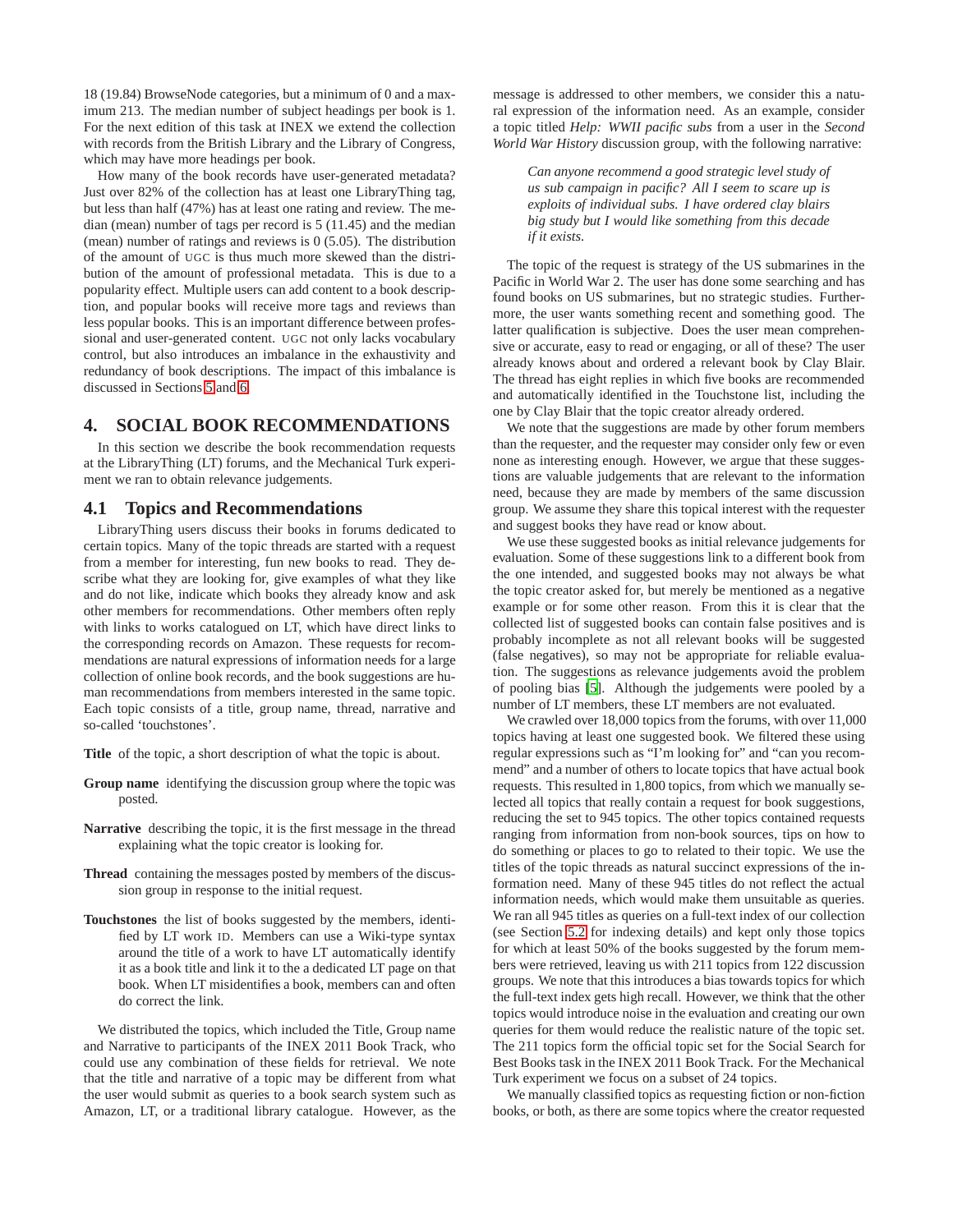both fiction and non-fiction books. In total, there 79 fiction topics (37%), 122 non-fiction topics (58%) and 10 mixed topics (5%). For our selection of 24 topics, we selected 12 fiction and 12 non-fiction topics. Arguably, fiction-related needs are less concerned with the topic of a book than non-fiction needs, and more with genre, style and affective aspects like interestingness and familiarity. For such needs it seems more clear that the traditional IR approach of gathering topical relevance judgements is the wrong task model.

### **4.2 MTurk Judgements**

We want to compare the LT forum suggestions against traditional judgements of topical relevance, as well as against recommendation judgements. We set up an experiment on Amazon Mechanical Turk to obtain judgements on document pools based on top-k pooling.

The SB task had 4 participating teams who together submitted 22 runs. From the 211 topics in the total set, we manually selected 24 topics with a short and clear request for which to obtain relevance judgement from MTURK. The books to be judged are based on top 10 pools of all 22 official runs. In cases where the top 10 pools contained fewer than 100 books, we increased the pool depth to the smallest rank k at which the pool contained at least 100 books.

We designed a HIT (Human Intelligence Task) to ask Mechanical Turk workers to judge the relevance of 10 books for a given book request. Apart from a question on topical relevance, we also asked whether they would recommend a book to the requester and which part of the metadata—curated or user-generated—was more useful for determining the topical relevance and for recommendation. At the beginning of the HIT we asked how familiar they are with the topic and afterwards how difficult the HIT was, which they could answer with a 5-point Likert scale.

As on Amazon, we show only the 3 most helpful reviews. Each review has a total number of votes  $T$  and a number of helpful votes H with  $H \leq T$ . On Amazon, the most helpful review seems to be determined by the number of helpful votes and the ratio of helpful to total votes. We use  $ln(H+1)*(\frac{H}{T})^n$  to score helpfulness, where *n* controls the relative weight of the ratio  $\frac{H}{T}$ . With  $n = 3$  we found the resulting ranking of reviews to closely resemble the ranking of the top 3 reviews for books on Amazon. For popular books with many reviews and votes, we expect the votes to filter out bad reviews and review spam (fraudulent reviews written to promote or damage a book, author or publisher). For more obscure books with few or no votes, helpfulness has little impact and fake reviews may be selected. It is not clear how many fake reviews there are, how to identify them, nor what their impact is. We therefore do not address this issue in this paper.

We asked the following questions per book:

#### **Q1. Is this book useful for the topic of the request?**

Workers could pick one of the following answers

- Very useful (perfectly on-topic).
- Useful (related but not completely the right topic).
- Not useful (not the right topic)
- Not enough information to determine.

#### **Q2. Which type of information is more useful to answer Q1?**

Workers see a 5-point Likert scale, with *Official description* on the left side and *User-generated description* on the right side.

#### **Q3. Would you recommend this book?**

Workers could pick one of the following answers:

- Yes, this is a great book on the requested topic.
- Yes, it's not exactly on the right topic, but it's a great book.
- Yes, it's not on the requested topic, but it's great for someone interested in the topic of the book.
- No, there are much better books on the same topic.
- I don't know, there is not enough information to make a good recommendation (skip Q4).

#### **Q4. Which type of information is more useful to answer Q3?** Again, workers could choose on a five-point scale between

*Official description* and *User-generated description*.

**Q5. Please type the most useful tag (in your opinion) from the LibraryThing tags in the User-generated description**, with a text box and next to it a check box with the text *(or tick here if there are no tags for this book.)*

In addition, workers could give optional comments in a comment box per book. We included some quality assurance and control measure to deter spammers and sloppy workers, and approved new assignments once a day over a period of 6 days.

- **LT agreement** Each HIT contained at least one book that was recommended on the LT forums. Workers doing multiple HITs can easily be checked on agreement with LT forum members. For workers who do only one or two HITs, agreement cannot be reliably determined and is not used for approval. Once workers did 3 or more HITs, we rejected a HIT if it made their LT agreement level drop below 60%.
- **Relevance contradiction** A worker first saying a book is related, then saying it is on-topic is inconsistent, but is not contradicting her- or himself. We consider the answers to Q1 and Q3 to be contradicting when a worker answers *on-topic* for Q1, then *unrelated* for Q3 or the other way around. Also, when a worker answers *not enough information* for Q1, then either *on-topic*, *related* or *unrelated* for Q3.
- **Type contradiction** A metadata type contradiction is made when a worker answer that the UGC is more useful than the professional metadata when there is no UGC.
- **Tag occurs** Finally, we asked workers to type in the most useful tag from the UGC (or tick the adjacent box when the UGC contains no tags). The LibraryThing tags were placed at the bottom of the UGC description, so this question forced workers to at least scroll down to the bottom of the description and check if there are tags.
- **Qualification** Based on previous MTurk experiments, we used two worker qualifications. Workers had to have an approval rate of 95% with at least 50 approved HITs—i.e. only workers whose previous work on MTurk was of high quality—and we only accepted workers registered in the US.

We created a total of 272 distinct HITs. With 3 workers per HIT we ended up with 816 assignments. Only 7 assignments were rejected, either because workers skipped the last few books in the HIT (4 cases) or because their agreement was too low (3 cases).

In total, there were 133 different workers, of which 90 did only one HIT, 13 did two HITs and 30 workers did three or more. The distribution of HITs per worker is highly skewed, with more than half of the 816 HITs done by only 7 workers. This power-law-like distribution is typical of crowdsourcing experiments [\[1](#page-9-21), [13\]](#page-9-24). Averaged over workers the LT agreement is 0.52. Low agreement was found for workers who did only one HIT, where there is only one data point to compute agreement, which is not enough to reliably compute agreement or reject a HIT. Workers who did at least 3 HITs (covering 86% of all HITs) have a median (mean) LT agreement of 0.67 (0.65). Averaged over assignments the agreement is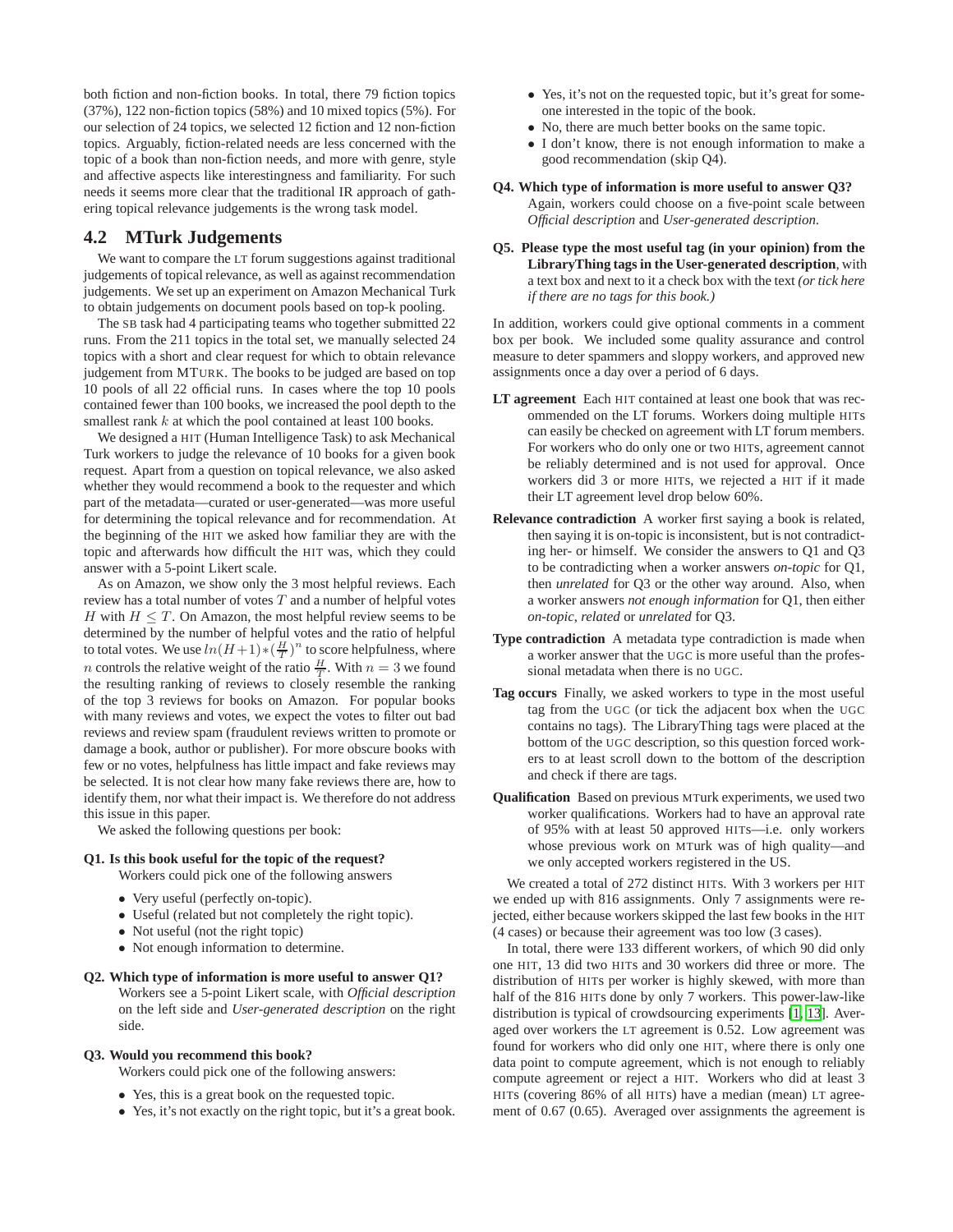0.84, which shows that the few workers who did many HITs scored very high on agreement.

There are only 18 Relevance contradictions, spread over 15 approved HITs. From these, we discarded the books with contradicting judgements. No Type contradictions were made. In the answer categories of both the topical relevance and recommendation questions, we used the same levels of topical relevance (*perfectly on-topic*, *related*, *unrelated*). If workers choose the same level of topical relevance for both Q1 and Q3, or *not recommended* or *not enough information* for Q3, their answers are consistent, which was the case for 95% of the assignments. Time to complete a single HIT ranged between 3 and 111 minutes with an average of 13 minutes and 9 seconds. These numbers suggest workers performed most HITs conscientiously. Per Worker, an average of 68% of the tags they filled in for Q5 exactly matched a tag in the book description (median 70%). When there was no matching tag, this was mostly because workers combined two separate tags or made misspellings.

Most workers are not very familiar with the search topics for which they have to judge books. On a scale from 0 (totally unfamiliar) to 4 (very familiar), the median (mean) familiarity is 1 (1.5). For 3 topics the median familiarity is 0, for 12 topics it is 1, for 8 topics it is 2 and for 1 topic it is 3. Although workers are not very familiar with the topic of request, they indicate the work is not difficult. On a scale from 0 (very easy) to 4 (Very difficult), for 21 topics the median difficulty is 1 (fairly easy) and for 3 topics the median difficulty is 2 (medium difficulty). For only 9 assignments (1%) workers thought the HIT was very difficult, for 86 assignments (11%) they chose 3 (fairly difficult). We discuss the results of the MTurk experiment in the user-centered analysis in Section [6.](#page-6-0)

## <span id="page-5-0"></span>**5. SYSTEM-CENTERED ANALYSIS**

In this section we focus on system-centred evaluation. We want to know whether the forum suggestions are similar to any of the three known tasks—known-item search, ad hoc search, and recommendation—and whether the suggestions are complete and reliable enough for evaluation. First, we look at the official submissions of the Social Search for Best Books task, and compare the system rankings of the different sets of judgements. Second, we use additional runs we created ourselves to compare different index fields for professional metadata and user-generated content.

## **5.1 Comparing System Rankings**

If we want know whether two sets of relevance judgements can be used to evaluate the same retrieval task, we can compare the system rankings they produce. If the sets of judgements model the same task, they should give the same answer when asked to choose which of two systems is the better one. We compare the system rankings of the 22 officially submitted runs based on the topical relevance judgements from MTurk and on the LT forum suggestions. We use Kendall's Tau and Tau<sub>AP</sub> [\[29\]](#page-9-27). The latter puts more weight on ranking the top scoring systems similarly than on ranking the lower scoring systems similarly.

The set of relevance judgements based on the suggestions for the 211 forum topics is denoted as LT-211, the subset of 24 topics selected for MTurk, but still using the forum suggestions as relevance judgements is denoted as LT-24 and with the Amazon MTurk topical relevance judgements as AMT-24-Rel. The system rank correlations are shown in Table [2.](#page-5-2) Recall that the subset of 24 topics is not randomly selected. The LT-24 subset still leads to a similar system ranking as the LT-211 set. The forum suggestions seem robust against non-random selection. The system ranking based on the AMT-24-Rel judgements is very different from those of the forum suggestions. The difference between  $\tau$  and  $\tau_{AP}$  is bigger be-

|                                                                   |  | Table 2: Kendall's $\tau$ and $\tau_{AP}$ system ranking correlations on |  |
|-------------------------------------------------------------------|--|--------------------------------------------------------------------------|--|
| nDCG@10 between the three sets of judgements ( $\tau/\tau_{AP}$ ) |  |                                                                          |  |

<span id="page-5-2"></span>

|         | I T-24    | AMT-24-Rel |
|---------|-----------|------------|
| I T-211 | 0.90/0.83 | 0.39/0.20  |
| $LT-24$ |           | 0.36/0.19  |

tween the AMT-24-Rel judgements and the two LT sets, showing that mainly disagree on the top systems.

Why do these sets produce such different system rankings? The AMT-24-Rel judgements are based on the top 10 results of all the official submissions, so the nDCG@10 scores do not suffer from incomplete judgements. The LT forum suggestions are not based on pools, but are provided by a small number of forum members who may have limited knowledge of all the relevant books. It could be that their suggestions are highly incomplete, and that many of the top 10 results of the official runs are just as relevant.

To get a better idea of the completeness of the forum suggestions we zoom in on the best scoring runs (the top one being a Language Model run that uses all user-generated content and pseudorelevance feedback). The best system has a Mean Reciprocal Rank (MRR) of 0.481 and a Precision at rank 10 (P@10). of 0.207. There are several systems from different participants that get lower but similar scores. Considering that most topics have a small number of suggestions (the median number of suggested books is 7), these are remarkably high scores, and indicate the system is performing well. In a collection of millions of books, this retrieval system picks out several of the small number of books suggested by forum members. This indicates that the suggestions by forum members are not an arbitrary sample of a much larger set of books that are relevant to the topic, but are a relatively complete set in and of themselves. If the suggestions were only a small sample from a set of equally relevant books (say 7 out of 100, thus highly incomplete), the chances of a retrieval system consistently (for 211 topics) ranking at least one of those 7 at rank 2 or 3 are very small. The suggestions form a set of books that stand out. With top-k pooling the above argument cannot be made, since the small number of judgements is biased towards the evaluated systems. But this is not a pooling effect, since the suggestions are independent of the submitted runs. With a P@10 of 0.207, the best performing system ranks 2 of the suggested books, out of a collection of 2.8 million, in the top 10, on average over 211 topics, lending further support that the suggestions are relatively complete.

# <span id="page-5-1"></span>**5.2 Effectiveness of Metadata Fields**

For indexing we use Indri,<sup>[4](#page-5-3)</sup> Language Model (without belief operators), with Krovetz stemming, stopword removal and default smoothing (Dirichlet,  $\mu$ =2,500). The titles of the forum topics are used as queries. In our base index, each xml element is indexed in a separate field, to allow search on individual fields. For the LibraryThing tags we create two versions of the index. One where we index distinct tags only once (Tag Set) and one where we use the tag frequency (how many users tagged a book with the same tag) as the term frequency (Tag Bag). That is, if 20 users applied tag  $t$  to book b, the Tag Set index will have a term frequency of 1 for  $(b, t)$ and the Tag Bag index will have a term frequency of 20 for  $(b, t)$ .

The book records have unique ISBNs, but some records are different editions of the same *intellectual work*. Having multiple versions of the same work in the ranking is redundant for the user, so we ignore any other version after the first version found in the rank-

<span id="page-5-3"></span><sup>4</sup>URL: <http://lemurproject.org/indri/>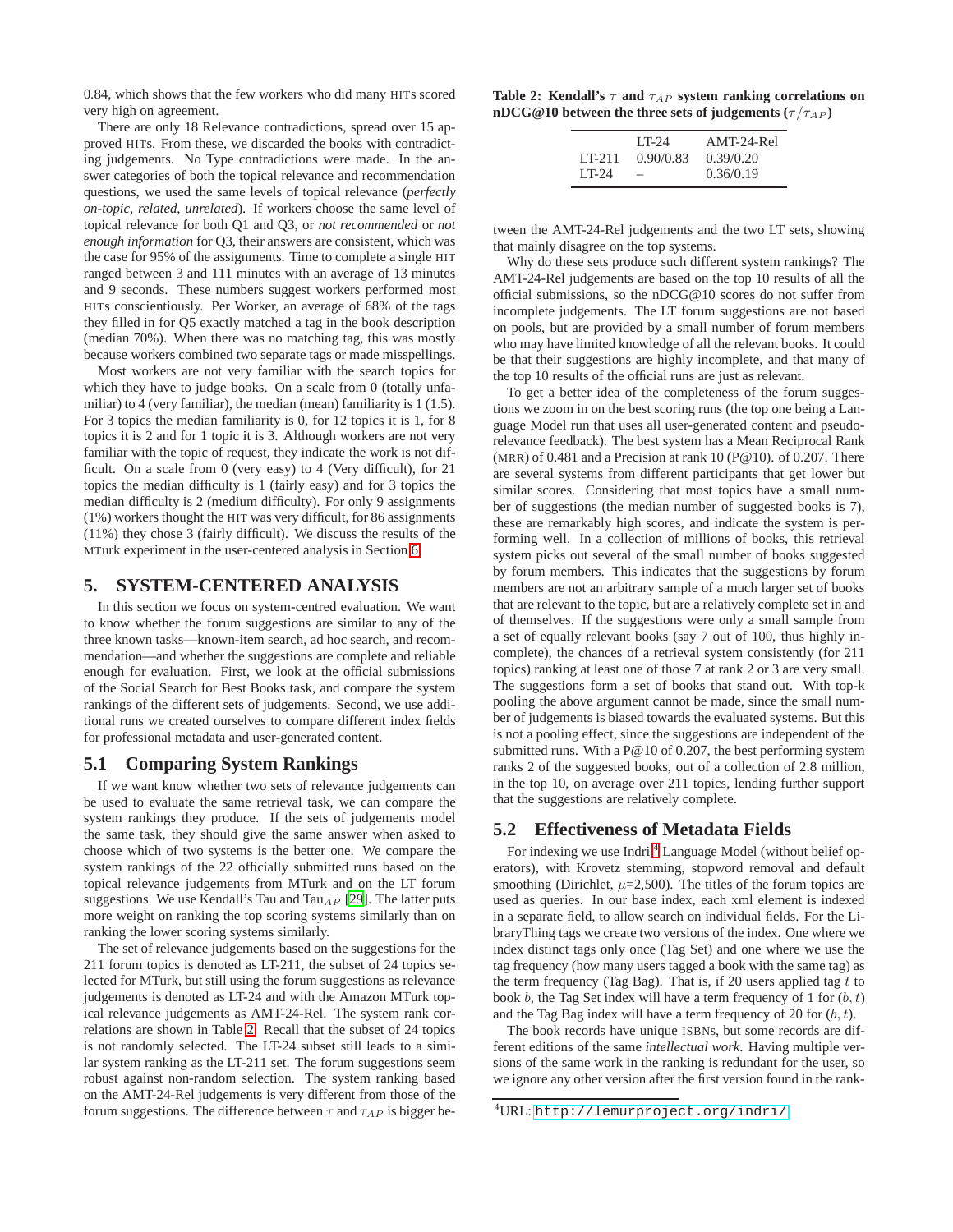<span id="page-6-2"></span>**Table 3: Known-item and forum suggestion evaluation of runs over different index fields**

|                   |            | Known-item |        | Forum suggestions |       |        |  |
|-------------------|------------|------------|--------|-------------------|-------|--------|--|
| Field             | <b>MRR</b> | R@10       | R@1000 | <b>MRR</b>        | R@10  | R@1000 |  |
| Title             | 0.414      | 0.540      | 0.820  | 0.118             | 0.048 | 0.350  |  |
| <b>BrowseNode</b> | 0.004      | 0.000      | 0.240  | 0.083             | 0.028 | 0.261  |  |
| Dewey             | 0.000      | 0.000      | 0.000  | 0.002             | 0.000 | 0.022  |  |
| Subject           | 0.010      | 0.020      | 0.020  | 0.012             | 0.002 | 0.009  |  |
| Review            | 0.480      | 0.680      | 0.800  | 0.382             | 0.227 | 0.680  |  |
| Tag (set)         | 0.118      | 0.220      | 0.540  | 0.213             | 0.125 | 0.616  |  |
| Tag (bag)         | 0.227      | 0.400      | 0.560  | 0.342             | 0.178 | 0.602  |  |

ing. To identify multiple manifestations of the same work, we use the mappings provided by LibraryThing.<sup>[5](#page-6-1)</sup> With these mappings, we replace the ISBNs in the result lists and in the judgements with LibraryThing work IDs. With duplicate IDs in the ranking we keep only the highest ranked result with that ID.

#### *5.2.1 Known-item versus Forum Suggestions*

It is possible that the small set of suggestions are ranked high because book suggestion is very similar to known-item search. To check this possibility, we created a set of 50 known-item topics. We pooled all the suggested books for all 211 topics and randomly selected 50 books, to make sure the known-item topics target books from the same distribution.

There is a popularity effect that can explain why reviews and tag frequency work well. There is a plausible overlap between the people who buy, tag and review, e.g., *historical fiction* books and the people who suggest books in the *historical fiction* groups. Their suggestions are probably based on the books they have read, which are the books that they made popular. Is our finding a trivial one then? Not at all. They could suggest very different books from the ones that every historical fiction fan reads, or could be a nonrepresentative sample of historical fiction readers.

The Known-item evaluation results of the individual metadata fields are shown in Table [3.](#page-6-2) The Title field is very effective. The controlled subject access fields are not at all effective, which is not surprising since they serve a different purpose. The tags are more effective than the controlled subject access points, but less than the title. The reviews are the most effective field, even outperforming the title field. Named access points in the formal metadata are effective for known-item search, but user-generated content without any formal and controlled metadata can be just as effective.

The competitiveness of the Title field for known-item topics is in stark contrast with its low scores for the forum suggestions. Book suggestion on the LT forum seems different from known-item search. Next, we compare the book suggestions with traditional topical relevance judgements.

#### *5.2.2 MTurk evaluation results*

The performance of systems on the topical relevance judgements (AMT-Rel) is shown in columns 2–4 in Table [4,](#page-7-0) on the recommendation judgements (AMT-Rec) in columns 5–7 and on the topical relevance + recommendation (AMT-Rel&Rec) in columns 8– 10. The results for the forum suggestions (LT-Sug) are in columns 11–13. Generally, systems perform better on AMT-Rec than on AMT-Rel, and AMT-Rel&Rec and worst on LT-Sug. The suggestions seem harder to retrieve than books that are topically relevant. The exception is that the Review field is more effective for AMT- Rel&Rec than for topical relevance alone, apart form nDCG@10. Reviews become more effective when there is a recommendation element involved. The Title field is the most effective of the non-UGC fields. It achieves better precision and recall than the BrowseNode, Dewey and Subject fields across all sets of judgements. The Dewey and Subject fields are the least effective fields. The Review field is more effective than the Tag field. The bag of tags is more efficient than the set of tags for precision, but less effective for recall. The review and tag fields have similar R@1000 for all four sets of judgements. This last observation merits further discussion. The title field is reasonably effective for the AMT judgements, which are based on judgement pools from the 22 official submissions, which used much more than just the title field. The Title field scores between 0.601 for R@1000 (recall at rank 1,000) for topical relevance, but 0.35 for the forum suggestions. Note that for all runs and sets of judgements, the queries are the same. Even though book titles alone provide little information about books, with Title field the majority of the judged topically relevant books can be found in the top 1,000, but only a third of the suggestions. There is something about suggestions that goes beyond topical relevance, which the UGC fields are better able to capture. Furthermore, the retrieval system is a standard language model, which was developed to capture topical relevance. Apparently these models can also deal with other aspects of relevance.

The official submissions all used UGC, creating a bias in the judgement pools. The runs based on professional metadata have a larger fraction of non-judged results in the top ranks than the runs based on UGC. The performance of the Title field on the AMT judgements may be an underestimation. This cannot be the case for the LT forum suggestions, as they have no pool bias.

It also suggests the workers find the reviews more useful for topical relevance and recommendation than any other part of the book descriptions. Note that the LT forum members may not have seen any of the Amazon reviews before they made suggestions, whereas the workers were explicitly pointed at them, which could at least partly explain the higher scores for the AMT judgements.

We also looked at the difference between fiction-related requests and requests for non-fiction books. There are no meaningful differences between the two topic types. All runs score slightly better on the fiction topics, by the same degree, which is probably due to the fact that fiction topics have more suggested books than non-fiction topics. The different types of metadata have the same utility for forum suggestions of fiction and non-fiction topics.

It may not seem surprising that the longer descriptions of the reviews are more effective than the shorter descriptions of the other metadata fields. What is surprising however, is how ineffective book search systems are if they ignore reviews. Even though there are many short, vague and unhelpful reviews, there seems to be enough useful content to substantially improve retrieval. This is different from general web search, where low quality and spam documents need to be dealt with.

## <span id="page-6-0"></span>**6. USER-CENTERED ANALYSIS**

In this section we compare the MTURK judgements with the book suggestions from a user perspective, extending the analysis of system effectiveness above. The workers answered questions on which part of the metadata is more useful to determine topical relevance and which part to determine whether to recommend a book. On top of that, we can also look at the relation between the amount of user-generated content that is available and the particular answer given. As mentioned before, the amount of user-generated content

<span id="page-6-1"></span> $^5$ <http://www.librarything.com/feeds/thingISBN.xml.gz>more skewed than the amount of professional metadata.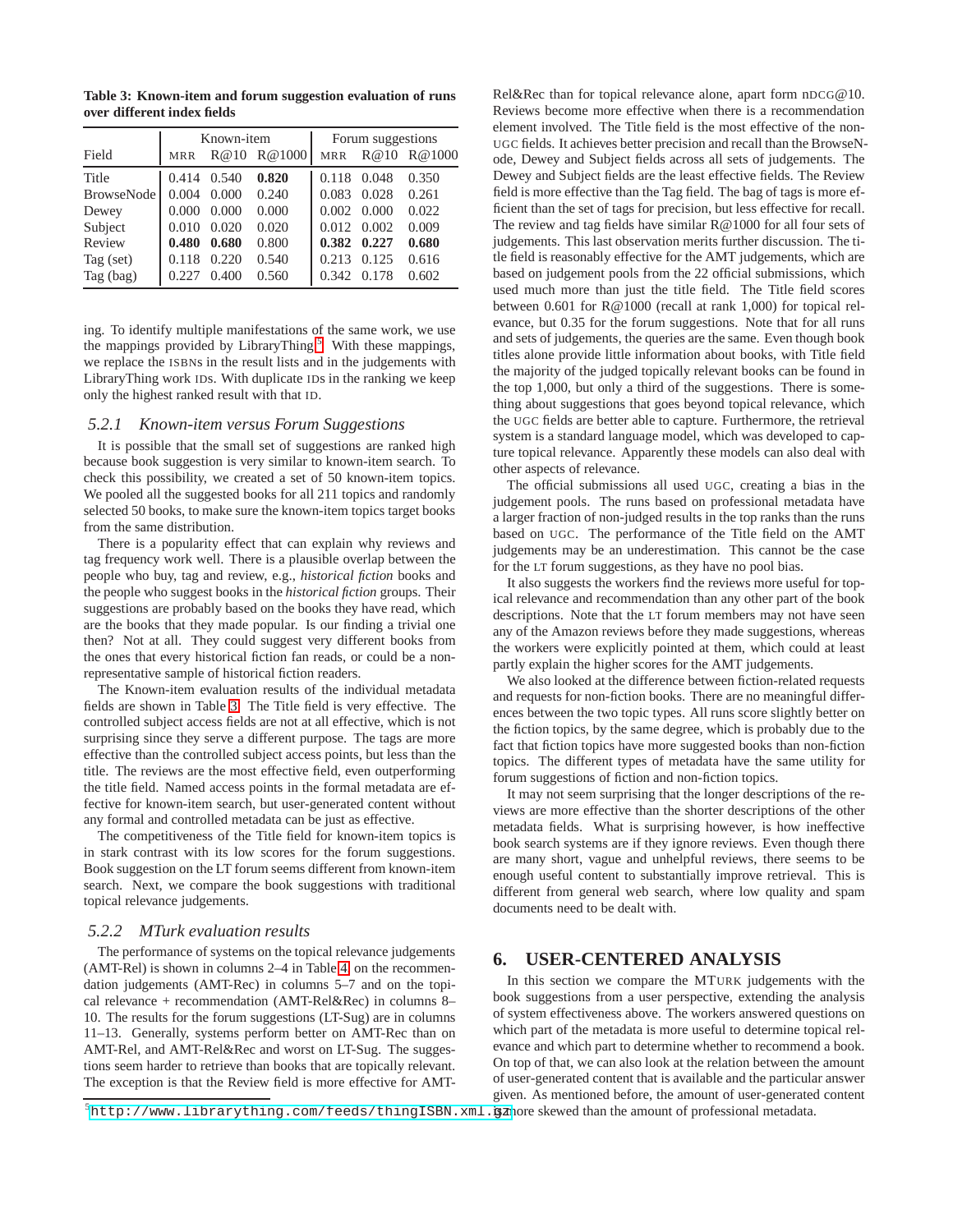<span id="page-7-0"></span>**Table 4: MTurk and LT Forum evaluation of runs over different index fields**

| Field             | AMT-Rel<br>$nDCG10$ MAP $R@1000$ |       | AMT-Rec<br>$nDCG10$ MAP $R@1000$ |       | AMT-Rel&Rec<br>$nDCG10$ MAP $R@1000$ |       |       | $LT-Sug$<br>$nDCG10$ MAP $R@1000$ |       |       |       |       |
|-------------------|----------------------------------|-------|----------------------------------|-------|--------------------------------------|-------|-------|-----------------------------------|-------|-------|-------|-------|
| Title (field)     | 0.212                            | 0.105 | 0.601                            | 0.260 | 0.107                                | 0.545 | 0.172 | 0.088                             | 0.591 | 0.055 | 0.040 | 0.350 |
| <b>BrowseNode</b> | 0.096                            | 0.052 | 0.322                            | 0.142 | 0.056                                | 0.321 | 0.083 | 0.046                             | 0.328 | 0.043 | 0.031 | 0.261 |
| Dewey             | 0.000                            | 0.000 | 0.009                            | 0.003 | 0.000                                | 0.007 | 0.000 | 0.000                             | 0.005 | 0.001 | 0.001 | 0.022 |
| Subject           | 0.016                            | 0.002 | 0.008                            | 0.021 | 0.002                                | 0.010 | 0.016 | 0.003                             | 0.009 | 0.003 | 0.002 | 0.009 |
| Review            | 0.579                            | 0.309 | 0.720                            | 0.786 | 0.389                                | 0.756 | 0.542 | 0.333                             | 0.783 | 0.251 | 0.174 | 0.680 |
| Tag $(set)$       | 0.337                            | 0.173 | 0.744                            | 0.422 | 0.199                                | 0.711 | 0.288 | 0.158                             | 0.754 | 0.125 | 0.097 | 0.616 |
| Tag (bag)         | 0.368                            | 0.182 | 0.694                            | 0.435 | 0.197                                | 0.665 | 0.320 | 0.176                             | 0.718 | 0.216 | 0.154 | 0.602 |

**Table 5: Impact of presence of reviews and tags on judgements**

<span id="page-7-1"></span>

|                  |          | <b>Reviews</b> | Tags   |            |  |
|------------------|----------|----------------|--------|------------|--|
|                  | $0$ rev. | $\geq$ 1 rev.  | 0 tags | $>10$ tags |  |
| Top. Rel. $(Q1)$ |          |                |        |            |  |
| Not enough info. | 0.37     | 0.01           | 0.09   | 0.09       |  |
| Relevant         | 0.30     | 0.54           | 0.49   | 0.48       |  |
| Recommend. (O3)  |          |                |        |            |  |
| Not enough info. | 0.53     | 0.01           | 0.14   | 0.12       |  |
| $Rel. + Rec.$    | 0.22.    | 0.51           | 0.46   | 0.45       |  |

## **6.1 Overlap between LT and MTurk**

What is the overlap between the books suggested by forum members and the books judged by workers? Recall that we added at least one forum suggestion to each HIT. Of the 8,260 answers, 1,516 are for books that were suggested on the forums. Workers labelled 47% of all books as topically relevant (23% as related to the topic of request). In contrast, they labelled 66% of the suggested books as topically relevant (a further 18% at least related). Topical relevance is an important aspect for suggestions. For the recommendation question, 43% of all books are labelled as relevant and recommended (15% as related and recommended), and 62% of suggested books (13% related and recommended). If we consider only the recommendation aspect, 69% of all books and 80% of suggested books are recommended. Books suggested on the forum are more often recommended than other topically relevant books.

### **6.2 Relevance, Recommendation and UGC**

How do forum suggestions compare with MTURK labels in terms of the amount of UGC? Recall that workers could indicate the description does not have enough information to answer questions Q1 (topical relevance) and Q3 (recommendation). Is this answer related to the number of reviews and tags in a description? We see in Table [5](#page-7-1) the fraction of books for which workers did not have enough information split over the descriptions with no reviews (column 2), at least one review (column 3), no tags (column 4) and at least 10 distinct tags (column 5). First, without reviews, workers indicate they do not have enough information to determine whether a book is topically relevant in 37% of the cases, and label the book as relevant in 30% of the cases. When there is at least one review, in only 1% of the cases do workers have too little information to determine topical relevance, but in 54% of the cases they label the book as relevant. Reviews contain important information for topical relevance. The presence of tags seems to have no effect. With no tags, workers have too little information to determine topical relevance in 9% of the cases and label a book as relevant in 49% of the cases, and with at least 10 tags this is 9% and 48% respectively. The percentages are the same for books with at least 40 or 50 tags.

We see a similar pattern for the recommendation question (Q3). When there is no review, workers find it difficult to make a recommendation–not enough information in 53% of the cases, and only in 22% of the cases do they recommend a book. With at least one review, there is not enough information in only 1% of the cases, and a book is recommended in 51% of the cases. As with topical relevance, the presence and number of tags has little impact on recommendation. Without tags there is not enough information for recommendation in 14% of the cases and 46% of the books are recommended. With at least 10 tags, there is not enough information for 12% of the books and 45% is recommended.

In summary, the presence of reviews is important for both topical relevance and recommendation, while the presence and quantity of tags plays almost no role. It seems they do not provide user with additional value on top of the professional metadata, even though tags are more effective for retrieval in terms of topical relevance and recommendation (see Table [4\)](#page-7-0). As with the system-centered analysis, we split the data over fiction and non-fiction topics but observed no difference. Workers seem to use the same metadata for requests for fiction books and requests for non-fiction books.

Some workers provided comments to explain their judgements. The following comments for the topic on recent books about US submarines in the pacific illustrate how user-generated content affects judgements:

#### • **Not enough information**:

*"Couldn't do much with no information but a title.",*

*"I have a title that states submarines but that isn't enough.",*

• **Related**:

*"This is fiction, and I think the person was asking for reference."*

*"I'd be worried about recommending this one. It was described by users as being rather subjective."*

#### • **Relevant, not recommended**:

*"Again, no description on the book, but going by the title, this might also work for the requester.",*

#### • **Relevant + recommended**:

*"The user-generated review was so enthusiastic, I would recommend it just based on that. A memoir is still fiction-y but could be useful."*

*"Looks good, and from 2001. So far, this would be my main recommendation choice."*

The first comments indicate how professional metadata is often not specific enough. A novel on submarines in the pacific is considered not relevant because it is fiction. One worker does not recommend a book about submarines because it is "rather subjective" while another recommends a memoir because the review is so enthusiastic. These comments reveal the complexity of relevance in book search.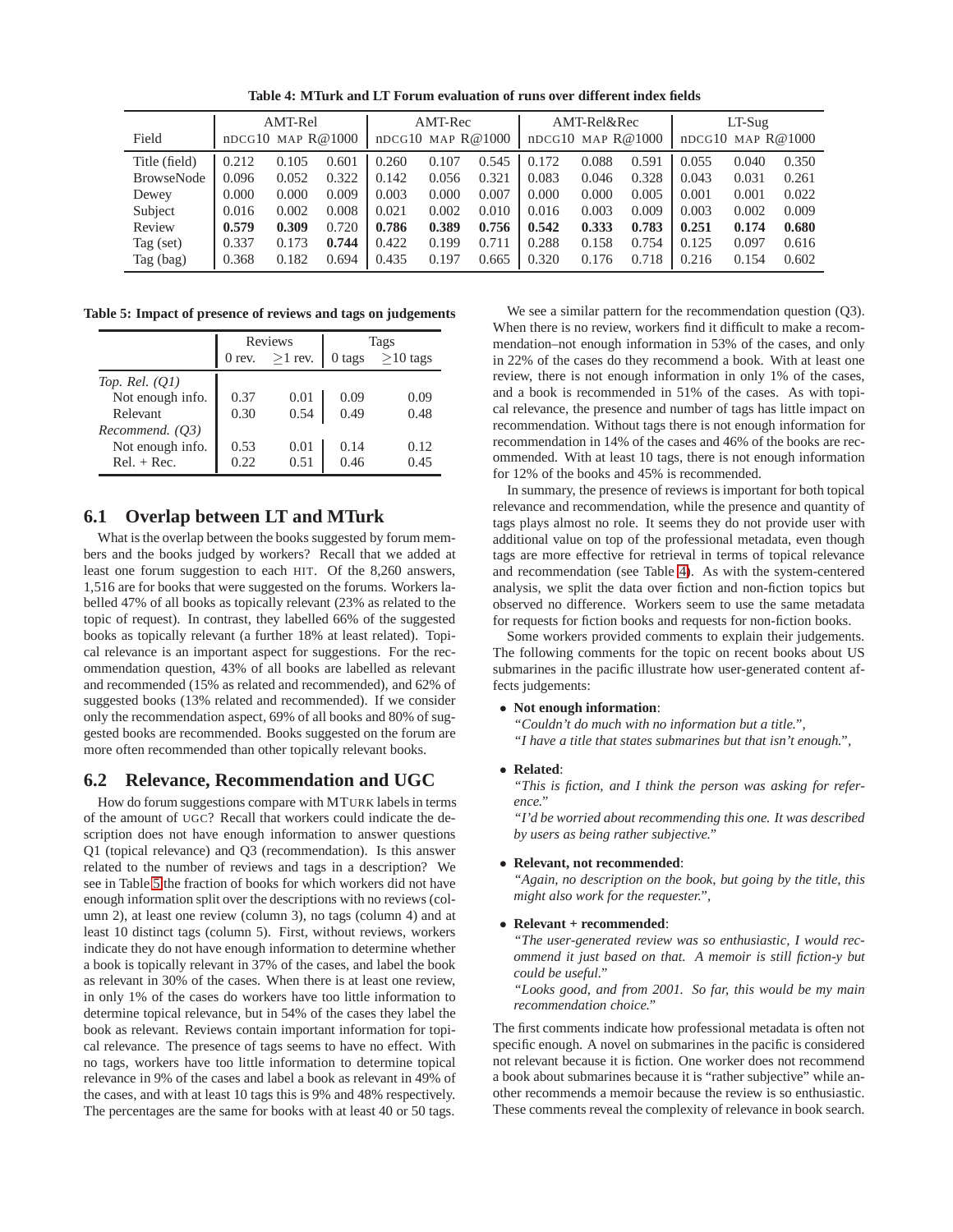**Table 6: Impact of the presence of reviews on metadata preference**

<span id="page-8-1"></span>

|              |      | Q2. Relevance |                          | Q4. Recommendation |      |                      |  |
|--------------|------|---------------|--------------------------|--------------------|------|----------------------|--|
|              |      |               | all 0 rev. $\geq$ 1 rev. |                    |      | all 0 rev. $>1$ rev. |  |
| Prof.        | 0.29 | 0.51          |                          | $0.20 \ 0.16$      | 0.33 | 0.10                 |  |
| Equal<br>UGC | 0.27 | 0.40          | 0.21                     | 0.18               | 0.22 | 0.17                 |  |
|              | 0.43 | 0.06          | 0.57                     | 0.53               | 0.08 | 0.71                 |  |
| Skip         | 0.02 | 0.02          | 0.02                     |                    | 0.37 | 0.03                 |  |

We assume most workers have not read any or only a few of the books they judge. Without having read the book, professional metadata and tags are not sufficient to determine whether a book is relevant or to make a recommendation. When there are reviews, workers almost always have enough information to determine relevance and make a recommendation. However, workers seem to use only one review, which may be an efficiency aspect. They get paid a fixed amount per HIT, so they can earn more per time unit by reading fewer reviews per book. They have no incentive to read more reviews, because to them the recommendation has little value.

Do users consider UGC as more of the same content or as content of a different nature? Tags seem to provide information of a similar nature to professional metadata. Reviews on the other hand radically affect the judgement of workers. Although workers seem to use only one review, the presence of reviews makes it easy for workers to make a recommendation and also helps in determining the topical relevance of books.

#### **6.3 Utility of Metadata Types**

To determine the relevance of books, do users prefer professional metadata, or UGC, or are they equally happy with either? If they prefer UGC, is this because it provides more metadata than the curated metadata? Or because it provides a different kind of metadata? Tags are similar in nature to subject headings [\[25,](#page-9-28) [28](#page-9-17)], while ratings and reviews are more opinionated and evaluative.

The distribution of preferences for metadata types is given in Table [6.](#page-8-1) In column 2 we see the fraction of all answers for each type for topical relevance. The professional metadata is considered more useful to judge the topical relevance of books in 29% of the cases, equally useful to UGC in 27% of the cases and less useful in 43% of the cases. The UGC is on average more useful than the professional metadata. For recommendation (column 5), UGC is considered more useful in the majority of cases (53%), while in only 16% of the cases the professional metadata is considered more useful. For recommendation, the number of cases where the question is skipped is given is much higher (12%) than for topical relevance (2%), which is mainly when workers indicated the book description does not provide enough data to make a recommendation, in which case they were asked to skip Q4.

How is the preference for professional metadata or UGC related to presence of reviews? The relation between the presence of at least one review and the utility of metadata types for topical relevance is shown in Table [6,](#page-8-1) in columns 3 and 4. The difference between no reviews and at least one review is big. With no reviews, most workers find professional metadata more useful for topical relevance, but 40% of workers find the two types of metadata equally useful. Only 6% find UGC more useful. With at least one review, this completely changes. The majority of workers finds UGC more useful and only 20% find professional metadata more useful. We found that further reviews do no affect the distribution, which suggests again that workers only use one review, even when multiple reviews are available.

For recommendation (columns 6 and 7 in Table [6\)](#page-8-1), we see a similar pattern in the relation between the number of reviews and the utility of metadata types. With no reviews, the utility of UGC is low, but for recommendation, the lack of reviews makes it harder to answer the question; in more than a third of the cases (37%), workers skipped the question. This is strongly related to the answer given to Q3 (*Would you recommend this book?*). In 88% of the cases where the question is skipped, workers indicated at Q3 that there was not enough information to make a recommendation. When there is not enough information for recommendation, the question which type of metadata is more useful is hard to answer sensibly. This gives further evidence of workers filling in the questions seriously. When there is at least one review, the number of skipped questions drops to 3% and for 71% of the cases workers found the UGC more useful. Not surprisingly, UGC is even more important for recommendation than for determining topical relevance.

## <span id="page-8-0"></span>**7. CONCLUSIONS**

In this paper we ventured into unknown territory by studying the domain of book search that has rich descriptions in terms of traditional metadata descriptions—structured fields written by professionals—now complemented by a wealth of user generated descriptions—uncontrolled tags and reviews from the public at large. We also focused on the actual types of requests and recommendations that users post in real life based on the social recommendations of the forums. Relevance in book search—as in many other scenarios—is a many-faceted concept. Searchers do not only care about topical relevance (sometimes not at all), but also about how interesting, well-written, recent, fun, educational or popular it is.

We expected the forum suggestions, based on the collective knowledge of those answering the request, to cover only a small sample of the potentially relevant books. If this were the case, systems would perform poorly when evaluated on these suggestions, due to large numbers of retrieved and potentially relevant but unjudged documents. High precision is hard to achieve for a system that did not contribute to the pool of judged documents, if the judged relevant documents are highly incomplete. A system could still get a high precision for a single topic by accident. However, over 211 topics, a high precision is improbable. Yet, a standard IR model using an index based on user-generated content scores high on MRR and nDCG@10, even with a small number of suggested books in a collection of millions of book records. Hence, we observe that the forum suggestions are complete enough to be used as evaluation. The system ranking over all 211 topics correlates strongly with that of a non-random subset of 24 topics. This approach to test collection building based on forum requests and suggestions models a realistic, modern search task, that seems robust against topic selection and avoids pooling bias.

Next, we wanted to know how social book search is related to standard tasks like known-item search, ad hoc search on topical relevance, and topical recommendation. The system rankings of official submissions on the forum suggestions have a low correlation with those based on topical relevance judgements. Experiment with our own indexes also indicate suggestion is different. Book titles and professional metadata are both effective for known-item search, book titles give decent recall on topical relevance tasks, but neither is effective for the forum suggestions. However, part of the poor performance on the MTURK judgements may be due to a pooling bias. In contrast, user-generated content is much more effective for all tasks, including book suggestion. The LT forum suggestions seem different in nature than known-item topics and the MTURK judgements on topical relevance and recommendation.

Standard language models seem to deal well with the skewed dis-